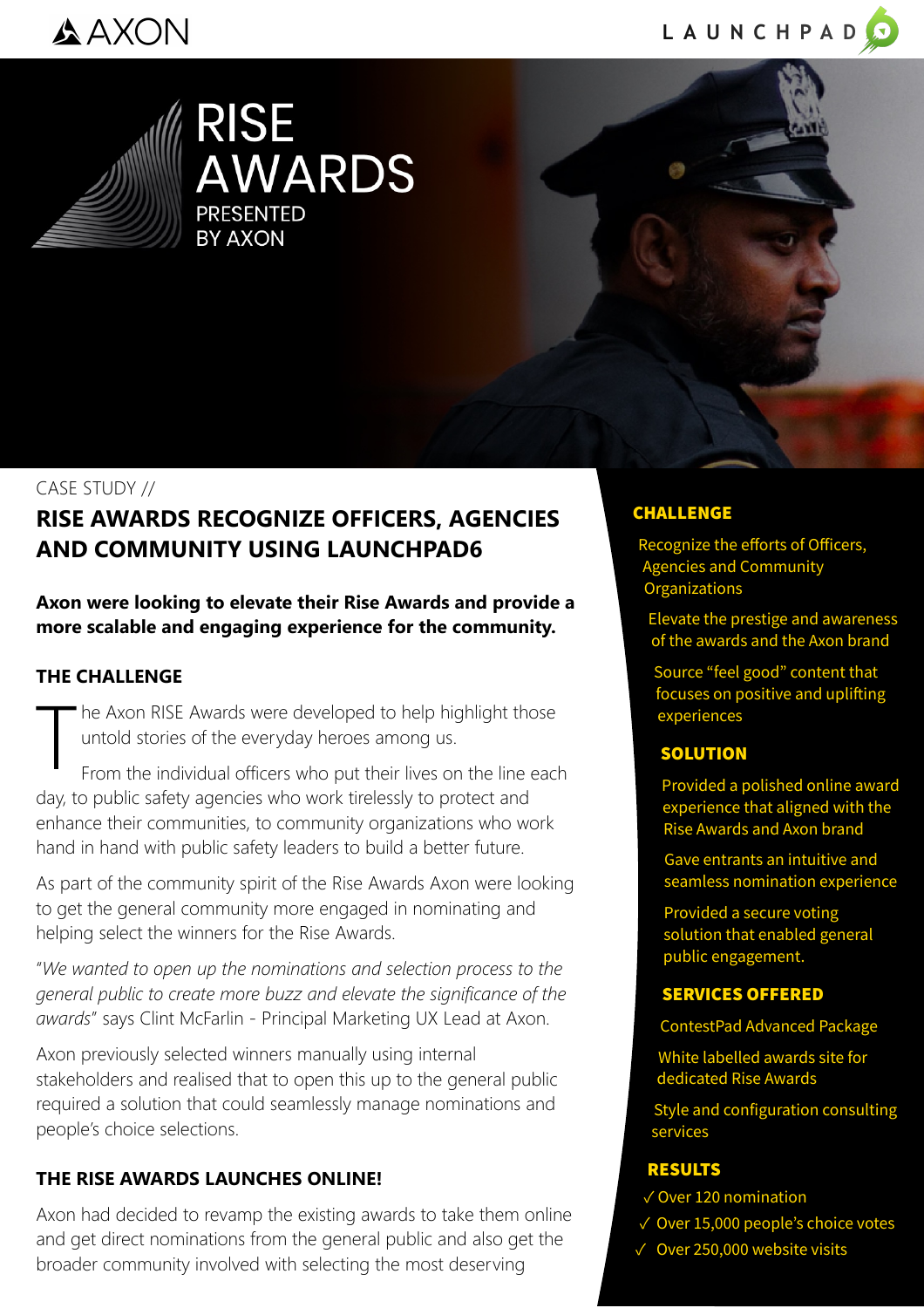winners. The specific goals for the online competition was to:

- Receive nominations to recognize the efforts of exceptional individuals, agencies and community organizations
- Elevate the prestige and awareness of the Awards and the Axon brand to the broader community
- Source "feel good" content that focuses on positive and uplifting experiences

Creating and managing this the awards online meant finding a platform partner that would:

- Be easy and fast to set up
- Create a beautiful and polished experience that aligned with the Rise Awards and the Axon brand
- Give entrants an intuitive and seamless way of submitting nominations to the awards.
- Seamlessly engage the general public to help select the most heroic nominees through public voting.
- Engage with a team that could provide ongoing expert advice

*"We looked at a few different platforms and Launchpad6 provided by far the platform with the cleanest looking user experience for the awards"*



*CLINT MCFARLIN***, Principal Marketing UX Lead at Axon**

#### **LAUNCHPAD6 DELIVERS**

Axon looked at multiple different options. It was critical that the solution was both flexible but also simple to configure and style a polished solution. Launchpad6 was the only solution that ticked all the requirements:

#### PLATFORM CAPABILITIES MATCH REQUIREMENTS

- ✓ Launchpad6 allows for seamless nomination and voting of submissions,
- ✓ Launchpad6 natively supported all sorts of content including photo's, videos and form data with nominations,
- ✓ Launchpad6 provided a great polished experience,
- ✓ The website could be easily branded and styled to match the specifics of the Rise Awards,